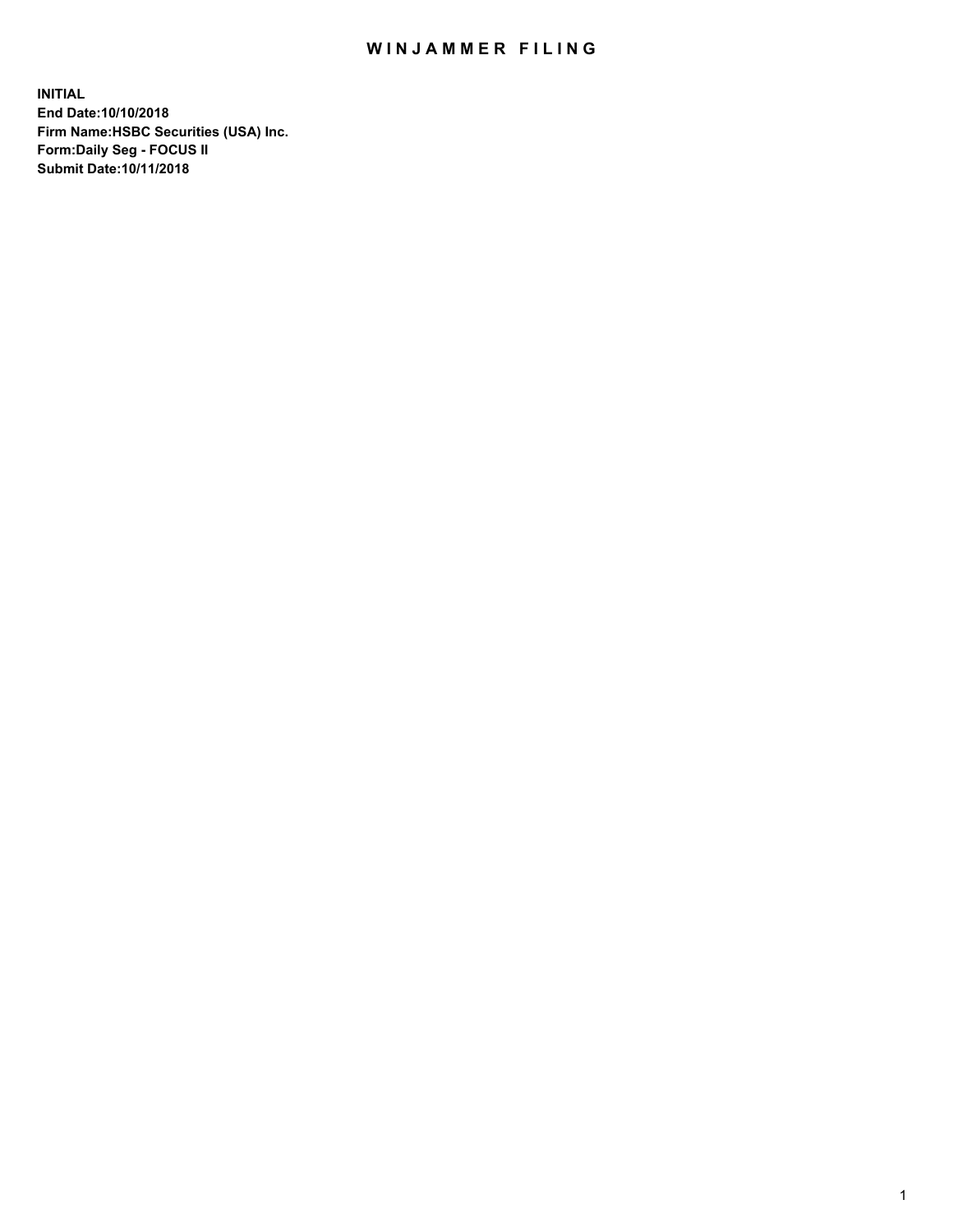**INITIAL End Date:10/10/2018 Firm Name:HSBC Securities (USA) Inc. Form:Daily Seg - FOCUS II Submit Date:10/11/2018 Daily Segregation - Cover Page**

| Name of Company                                                                                                                                                                                                                                                                                                                | <b>HSBC Securities (USA) Inc.</b>                                          |
|--------------------------------------------------------------------------------------------------------------------------------------------------------------------------------------------------------------------------------------------------------------------------------------------------------------------------------|----------------------------------------------------------------------------|
| <b>Contact Name</b>                                                                                                                                                                                                                                                                                                            | <b>Michael Vacca</b>                                                       |
| <b>Contact Phone Number</b>                                                                                                                                                                                                                                                                                                    | 212-525-7951                                                               |
| <b>Contact Email Address</b>                                                                                                                                                                                                                                                                                                   | michael.vacca@us.hsbc.com                                                  |
| FCM's Customer Segregated Funds Residual Interest Target (choose one):<br>a. Minimum dollar amount: : or<br>b. Minimum percentage of customer segregated funds required:% ; or<br>c. Dollar amount range between: and; or<br>d. Percentage range of customer segregated funds required between:% and%.                         | 109,000,000<br>$\overline{\mathbf{0}}$<br>0 <sub>0</sub><br>0 <sub>0</sub> |
| FCM's Customer Secured Amount Funds Residual Interest Target (choose one):<br>a. Minimum dollar amount: ; or<br>b. Minimum percentage of customer secured funds required:%; or<br>c. Dollar amount range between: and; or<br>d. Percentage range of customer secured funds required between:% and%.                            | 25,000,000<br><u>0</u><br>0 <sub>0</sub><br>00                             |
| FCM's Cleared Swaps Customer Collateral Residual Interest Target (choose one):<br>a. Minimum dollar amount: ; or<br>b. Minimum percentage of cleared swaps customer collateral required:% ; or<br>c. Dollar amount range between: and; or<br>d. Percentage range of cleared swaps customer collateral required between:% and%. | 100,000,000<br><u>0</u><br>00<br>0 <sub>0</sub>                            |

Attach supporting documents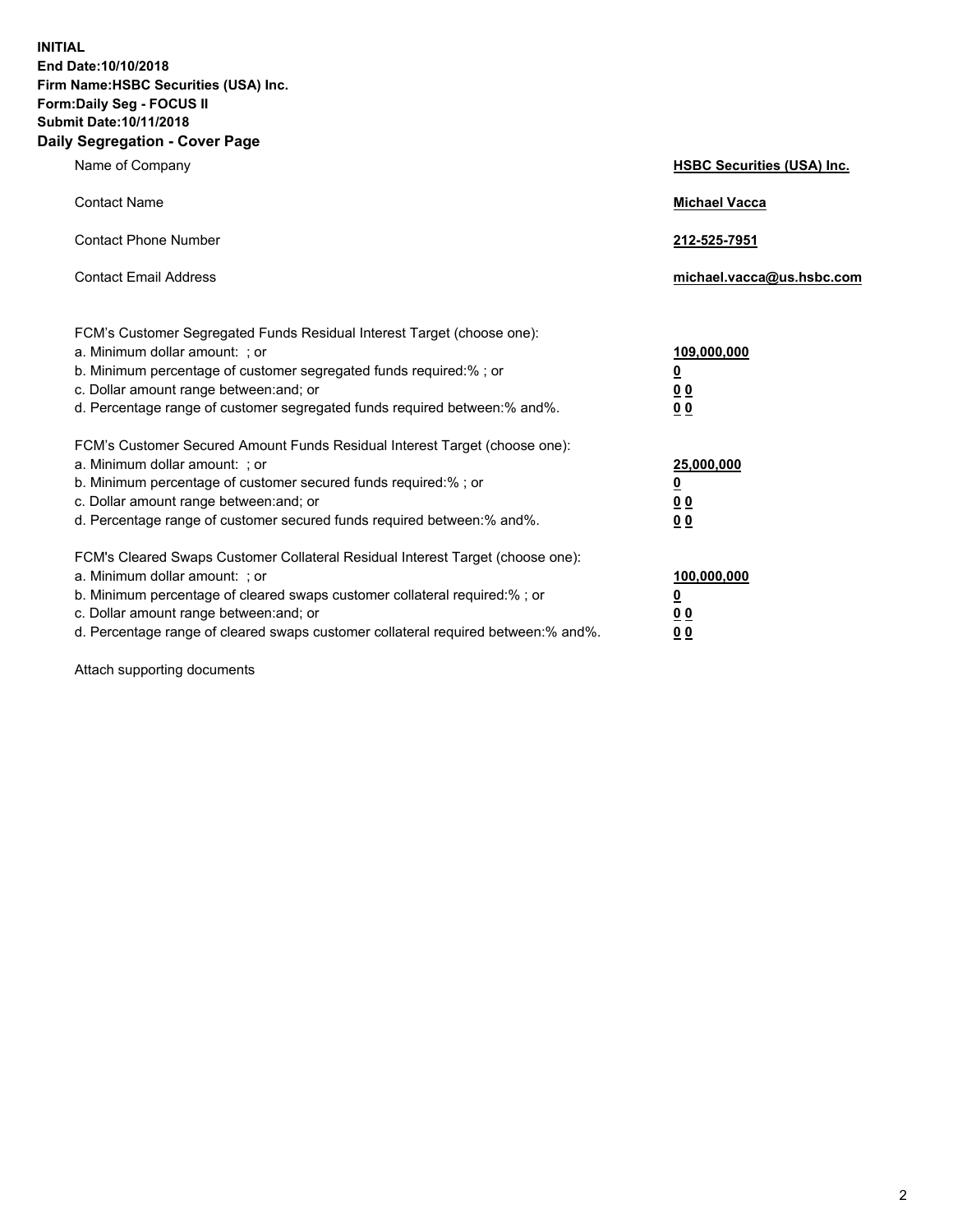**INITIAL End Date:10/10/2018 Firm Name:HSBC Securities (USA) Inc. Form:Daily Seg - FOCUS II Submit Date:10/11/2018**

## **Daily Segregation - Secured Amounts**

|     | Foreign Futures and Foreign Options Secured Amounts                                         |                              |
|-----|---------------------------------------------------------------------------------------------|------------------------------|
|     | Amount required to be set aside pursuant to law, rule or regulation of a foreign            | $0$ [7305]                   |
|     | government or a rule of a self-regulatory organization authorized thereunder                |                              |
| 1.  | Net ledger balance - Foreign Futures and Foreign Option Trading - All Customers             |                              |
|     | A. Cash                                                                                     | 103,203,179 [7315]           |
|     | B. Securities (at market)                                                                   | 85,823,167 [7317]            |
| 2.  | Net unrealized profit (loss) in open futures contracts traded on a foreign board of trade   | 1,242,278 [7325]             |
| 3.  | Exchange traded options                                                                     |                              |
|     | a. Market value of open option contracts purchased on a foreign board of trade              | $0$ [7335]                   |
|     | b. Market value of open contracts granted (sold) on a foreign board of trade                | $0$ [7337]                   |
| 4.  | Net equity (deficit) (add lines 1. 2. and 3.)                                               | 190,268,624 [7345]           |
| 5.  | Account liquidating to a deficit and account with a debit balances - gross amount           | 106,228 [7351]               |
|     | Less: amount offset by customer owned securities                                            | -100,416 [7352] 5,812 [7354] |
| 6.  | Amount required to be set aside as the secured amount - Net Liquidating Equity              | 190,274,436 [7355]           |
|     | Method (add lines 4 and 5)                                                                  |                              |
| 7.  | Greater of amount required to be set aside pursuant to foreign jurisdiction (above) or line | 190,274,436 [7360]           |
|     | 6.                                                                                          |                              |
|     | FUNDS DEPOSITED IN SEPARATE REGULATION 30.7 ACCOUNTS                                        |                              |
| 1.  | Cash in banks                                                                               |                              |
|     | A. Banks located in the United States                                                       | 57,611,591 [7500]            |
|     | B. Other banks qualified under Regulation 30.7                                              | 0 [7520] 57,611,591 [7530]   |
| 2.  | Securities                                                                                  |                              |
|     | A. In safekeeping with banks located in the United States                                   | 51,193,149 [7540]            |
|     | B. In safekeeping with other banks qualified under Regulation 30.7                          | 0 [7560] 51,193,149 [7570]   |
| 3.  | Equities with registered futures commission merchants                                       |                              |
|     | A. Cash                                                                                     | $0$ [7580]                   |
|     | <b>B.</b> Securities                                                                        | $0$ [7590]                   |
|     | C. Unrealized gain (loss) on open futures contracts                                         | $0$ [7600]                   |
|     | D. Value of long option contracts                                                           | $0$ [7610]                   |
|     | E. Value of short option contracts                                                          | 0 [7615] 0 [7620]            |
| 4.  | Amounts held by clearing organizations of foreign boards of trade                           |                              |
|     | A. Cash                                                                                     | $0$ [7640]                   |
|     | <b>B.</b> Securities                                                                        | $0$ [7650]                   |
|     | C. Amount due to (from) clearing organization - daily variation                             | $0$ [7660]                   |
|     | D. Value of long option contracts                                                           | $0$ [7670]                   |
|     | E. Value of short option contracts                                                          | 0 [7675] 0 [7680]            |
| 5.  | Amounts held by members of foreign boards of trade                                          |                              |
|     | A. Cash                                                                                     | 81,544,530 [7700]            |
|     | <b>B.</b> Securities                                                                        | 34,630,019 [7710]            |
|     | C. Unrealized gain (loss) on open futures contracts                                         | 1,242,278 [7720]             |
|     | D. Value of long option contracts                                                           | $0$ [7730]                   |
|     | E. Value of short option contracts                                                          | 0 [7735] 117,416,827 [7740]  |
| 6.  | Amounts with other depositories designated by a foreign board of trade                      | $0$ [7760]                   |
| 7.  | Segregated funds on hand                                                                    | $0$ [7765]                   |
| 8.  | Total funds in separate section 30.7 accounts                                               | 226,221,567 [7770]           |
| 9.  | Excess (deficiency) Set Aside for Secured Amount (subtract line 7 Secured Statement         | 35,947,131 [7380]            |
|     | Page 1 from Line 8)                                                                         |                              |
| 10. | Management Target Amount for Excess funds in separate section 30.7 accounts                 | 25,000,000 [7780]            |
| 11. | Excess (deficiency) funds in separate 30.7 accounts over (under) Management Target          | 10,947,131 [7785]            |
|     |                                                                                             |                              |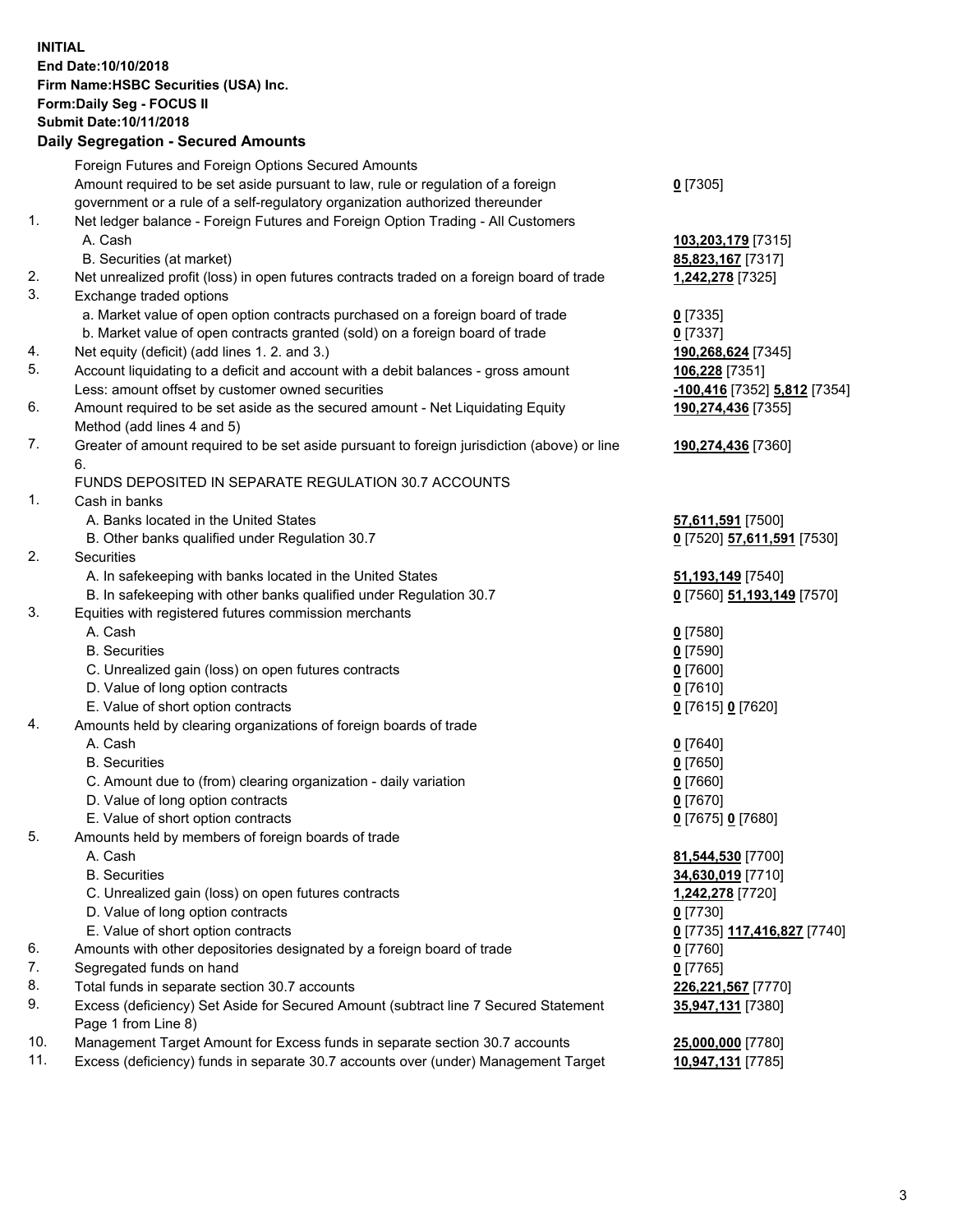**INITIAL End Date:10/10/2018 Firm Name:HSBC Securities (USA) Inc. Form:Daily Seg - FOCUS II Submit Date:10/11/2018 Daily Segregation - Segregation Statement** SEGREGATION REQUIREMENTS(Section 4d(2) of the CEAct) 1. Net ledger balance A. Cash **380,657,033** [7010] B. Securities (at market) **1,398,874,864** [7020] 2. Net unrealized profit (loss) in open futures contracts traded on a contract market **-45,912,027** [7030] 3. Exchange traded options A. Add market value of open option contracts purchased on a contract market **521,354,959** [7032] B. Deduct market value of open option contracts granted (sold) on a contract market **-287,542,694** [7033] 4. Net equity (deficit) (add lines 1, 2 and 3) **1,967,432,135** [7040] 5. Accounts liquidating to a deficit and accounts with debit balances - gross amount **152,471,701** [7045] Less: amount offset by customer securities **-152,471,701** [7047] **0** [7050] 6. Amount required to be segregated (add lines 4 and 5) **1,967,432,135** [7060] FUNDS IN SEGREGATED ACCOUNTS 7. Deposited in segregated funds bank accounts A. Cash **121,077,240** [7070] B. Securities representing investments of customers' funds (at market) **0** [7080] C. Securities held for particular customers or option customers in lieu of cash (at market) **223,288,138** [7090] 8. Margins on deposit with derivatives clearing organizations of contract markets A. Cash **17,059,877** [7100] B. Securities representing investments of customers' funds (at market) **327,806,647** [7110] C. Securities held for particular customers or option customers in lieu of cash (at market) **1,173,947,401** [7120] 9. Net settlement from (to) derivatives clearing organizations of contract markets **-21,323,384** [7130] 10. Exchange traded options A. Value of open long option contracts **521,354,959** [7132] B. Value of open short option contracts **-287,542,694** [7133] 11. Net equities with other FCMs A. Net liquidating equity **12,404,937** [7140] B. Securities representing investments of customers' funds (at market) **0** [7160] C. Securities held for particular customers or option customers in lieu of cash (at market) **0** [7170] 12. Segregated funds on hand **1,639,325** [7150] 13. Total amount in segregation (add lines 7 through 12) **2,089,712,446** [7180] 14. Excess (deficiency) funds in segregation (subtract line 6 from line 13) **122,280,311** [7190] 15. Management Target Amount for Excess funds in segregation **109,000,000** [7194] **13,280,311** [7198]

16. Excess (deficiency) funds in segregation over (under) Management Target Amount Excess